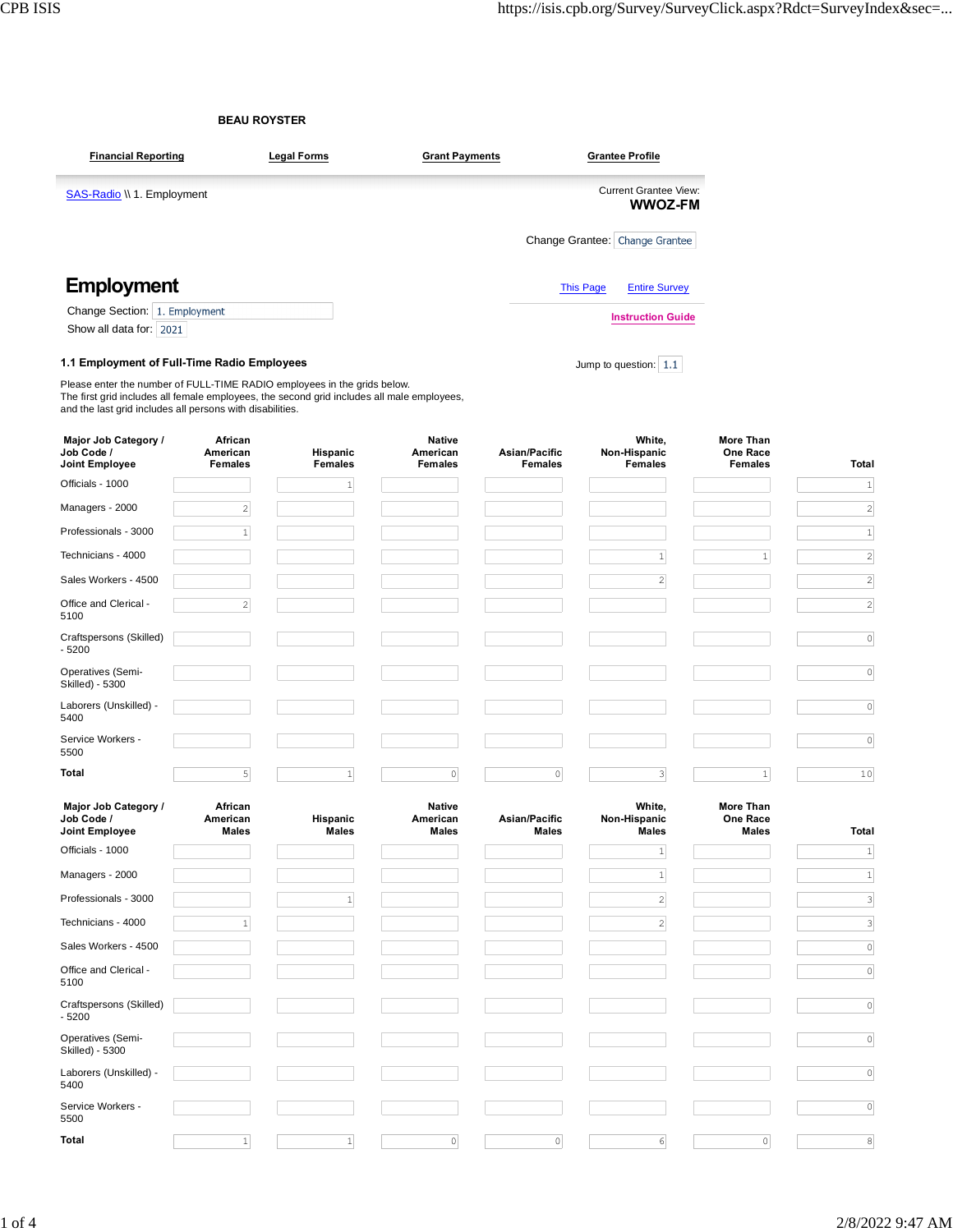| Major Job Category /<br>Job Code /<br>Joint Employee                                                                     | <b>Persons with Disabilities</b> |
|--------------------------------------------------------------------------------------------------------------------------|----------------------------------|
| Officials - 1000                                                                                                         |                                  |
| Managers - 2000                                                                                                          |                                  |
| Professionals - 3000                                                                                                     |                                  |
| Technicians - 4000                                                                                                       |                                  |
| Sales Workers - 4500                                                                                                     |                                  |
| Office and Clerical - 5100                                                                                               |                                  |
| Craftspersons (Skilled) - 5200                                                                                           |                                  |
| Operatives (Semi-Skilled) - 5300                                                                                         |                                  |
| Laborers (Unskilled) - 5400                                                                                              |                                  |
| Service Workers - 5500                                                                                                   |                                  |
| <b>Total</b>                                                                                                             |                                  |
| Please enter the gender and ethnicity of each<br>person with disabilities listed above (e.g. 1 African American female). |                                  |

## **1.2 Major Programming Decision Makers**

Jump to question: 1.2

Please report by gender and ethnic or racial group the headcount of full-time employees having responsibility for making major programming decisions. Include the station general manager if appropriate. Major programming decisions include<br>decisions about program acquisition and production, program development, on-air program scheduling, etc. result in a double-counting of some full-time employees; employees having the responsibility for making major programming decisions should be included in the counts for this item and again, by job category above, in the full-time employee Question 1.1.

Of the full-time employees reported in Question 1.1, how many, including the station general manager, have responsibility for making major programming decisions?

|                                                      | African<br>American | Hispanic                                    | <b>Native</b><br>American | Asian/Pacific         | White,<br>Non-Hispanic | More Than<br>One Race | Total     |  |
|------------------------------------------------------|---------------------|---------------------------------------------|---------------------------|-----------------------|------------------------|-----------------------|-----------|--|
| Female<br>Major<br>Programming<br>Decision<br>Makers |                     |                                             |                           |                       |                        |                       | $\vert$ 2 |  |
| Male Major<br>Programming<br>Decision<br>Makers      |                     |                                             |                           |                       | 2                      |                       | 3         |  |
| <b>Total</b>                                         |                     |                                             |                           |                       |                        |                       |           |  |
|                                                      |                     | 1.3 Employment of Part-Time Radio Employees |                           | Jump to question: 1.3 |                        |                       |           |  |

## **1.3 Employment of Part-Time Radio Employees**

Please enter the number of PART-TIME employees in the grids below. The first grid includes all female employees, the second grid includes all male employees, and the last grid includes all persons with disabilities.

| Major Job Category /<br>Job Code   | African<br>American<br><b>Females</b> | Hispanic<br><b>Females</b> | <b>Native</b><br>American<br><b>Females</b> | Asian/Pacific<br><b>Females</b> | White,<br>Non-Hispanic<br><b>Females</b> | <b>More Than</b><br>One Race<br><b>Females</b> | <b>Total</b> |
|------------------------------------|---------------------------------------|----------------------------|---------------------------------------------|---------------------------------|------------------------------------------|------------------------------------------------|--------------|
| Officials - 1000                   |                                       |                            |                                             |                                 |                                          |                                                | $\circ$      |
| Managers - 2000                    |                                       |                            |                                             |                                 |                                          |                                                | $\circ$      |
| Professionals - 3000               |                                       |                            |                                             |                                 |                                          |                                                | $\circ$      |
| Technicians - 4000                 |                                       |                            |                                             |                                 |                                          |                                                | $\circ$      |
| Sales Workers - 4500               |                                       |                            |                                             |                                 |                                          |                                                | $\circ$      |
| Office and Clerical -<br>5100      |                                       |                            |                                             |                                 |                                          |                                                | $\circ$      |
| Craftspersons (Skilled)<br>$-5200$ |                                       |                            |                                             |                                 |                                          |                                                | 0            |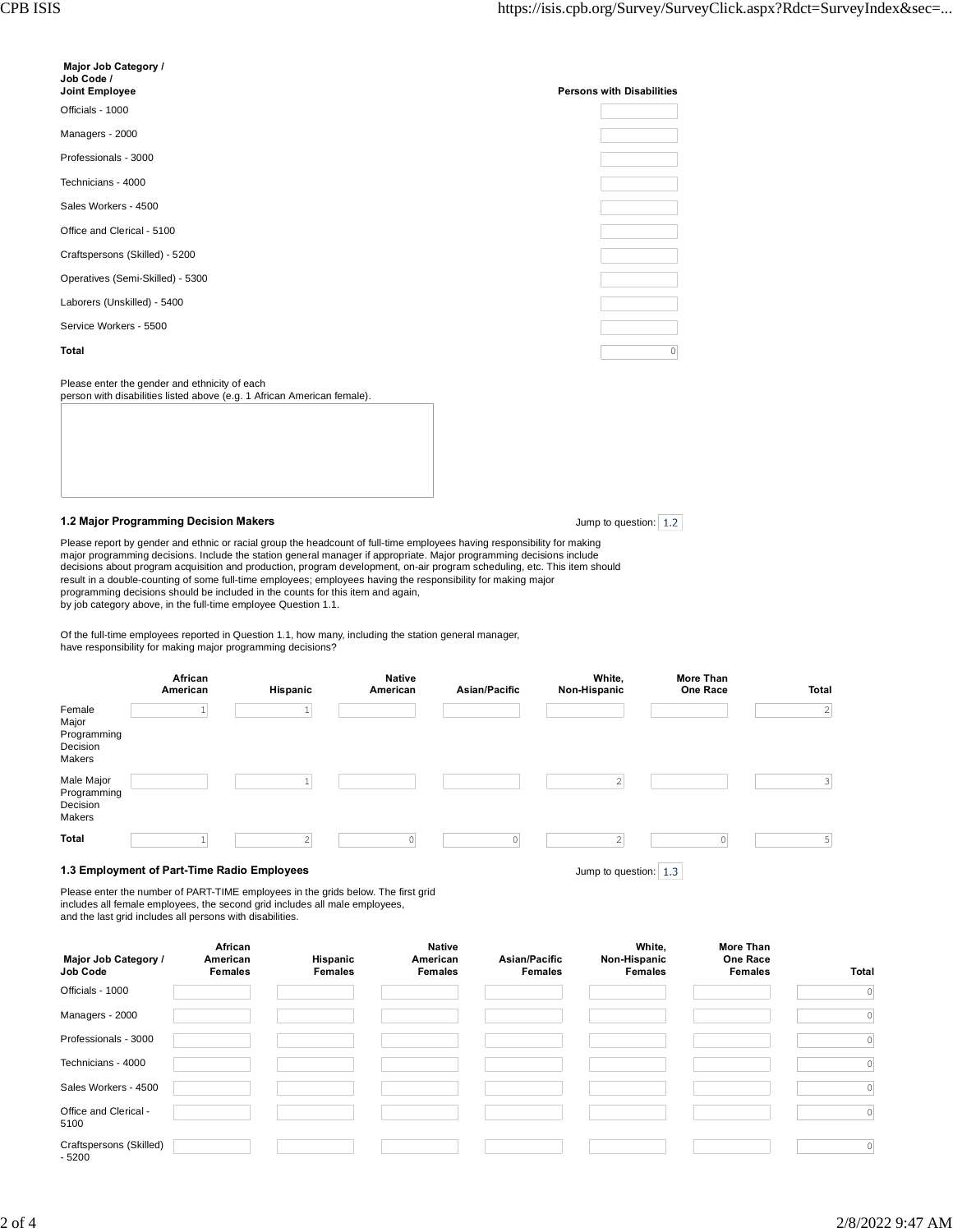| Operatives (Semi-<br>skilled) - 5300                         |                                     |                                                                                                                                                                                                                                 |                                           |                               |                                  |                                              | $\circ$      |
|--------------------------------------------------------------|-------------------------------------|---------------------------------------------------------------------------------------------------------------------------------------------------------------------------------------------------------------------------------|-------------------------------------------|-------------------------------|----------------------------------|----------------------------------------------|--------------|
| Laborers (Unskilled) -<br>5400                               |                                     |                                                                                                                                                                                                                                 |                                           |                               |                                  |                                              | $\mathbb O$  |
| Service Workers -<br>5500                                    |                                     |                                                                                                                                                                                                                                 |                                           |                               |                                  |                                              | $\mathbb O$  |
| Total                                                        | $\mathbb O$                         | $\mathsf O$                                                                                                                                                                                                                     | $\circ$                                   | $\mathbb O$                   | $\mathbb O$                      | $\mathbb O$                                  | $\circ$      |
|                                                              |                                     |                                                                                                                                                                                                                                 |                                           |                               |                                  |                                              |              |
| Major Job Category /<br><b>Job Code</b>                      | African<br>American<br><b>Males</b> | Hispanic<br><b>Males</b>                                                                                                                                                                                                        | <b>Native</b><br>American<br><b>Males</b> | Asian/Pacific<br><b>Males</b> | White,<br>Non-Hispanic<br>Males  | <b>More Than</b><br>One Race<br><b>Males</b> | <b>Total</b> |
| Officials - 1000                                             |                                     |                                                                                                                                                                                                                                 |                                           |                               |                                  |                                              | $\circ$      |
| Managers - 2000                                              |                                     |                                                                                                                                                                                                                                 |                                           |                               |                                  |                                              | $\circ$      |
| Professionals - 3000                                         |                                     |                                                                                                                                                                                                                                 |                                           |                               |                                  |                                              | $\circ$      |
| Technicians - 4000                                           |                                     |                                                                                                                                                                                                                                 |                                           |                               |                                  |                                              | $\circ$      |
| Sales Workers - 4500                                         |                                     |                                                                                                                                                                                                                                 |                                           |                               |                                  |                                              | $\circ$      |
| Office and Clerical -<br>5100                                |                                     |                                                                                                                                                                                                                                 |                                           |                               |                                  |                                              | $\circ$      |
| Craftspersons (Skilled)<br>$-5200$                           |                                     |                                                                                                                                                                                                                                 |                                           |                               |                                  |                                              | $\circ$      |
| Operatives (Semi-<br>skilled) - 5300                         |                                     |                                                                                                                                                                                                                                 |                                           |                               |                                  |                                              | $\circ$      |
| Laborers (Unskilled) -<br>5400                               |                                     |                                                                                                                                                                                                                                 |                                           |                               |                                  |                                              | $\circ$      |
| Service Workers -<br>5500                                    |                                     |                                                                                                                                                                                                                                 |                                           |                               |                                  |                                              | $\mathbb O$  |
| Total                                                        | $\mathsf{O}\xspace$                 | $\circ$                                                                                                                                                                                                                         | $\circ$                                   | $\circ$                       | $\mathbb O$                      | $\mathbb O$                                  | $\circ$      |
| Major Job Category /<br><b>Job Code</b>                      |                                     |                                                                                                                                                                                                                                 |                                           |                               | <b>Persons with Disabilities</b> |                                              |              |
| Officials - 1000                                             |                                     |                                                                                                                                                                                                                                 |                                           |                               |                                  |                                              |              |
| Managers - 2000                                              |                                     |                                                                                                                                                                                                                                 |                                           |                               |                                  |                                              |              |
| Professionals - 3000                                         |                                     |                                                                                                                                                                                                                                 |                                           |                               |                                  |                                              |              |
| Technicians - 4000                                           |                                     |                                                                                                                                                                                                                                 |                                           |                               |                                  |                                              |              |
| Sales Workers - 4500                                         |                                     |                                                                                                                                                                                                                                 |                                           |                               |                                  |                                              |              |
| Office and Clerical - 5100                                   |                                     |                                                                                                                                                                                                                                 |                                           |                               |                                  |                                              |              |
| Craftspersons (Skilled) - 5200                               |                                     |                                                                                                                                                                                                                                 |                                           |                               |                                  |                                              |              |
| Operatives (Semi-skilled) - 5300                             |                                     |                                                                                                                                                                                                                                 |                                           |                               |                                  |                                              |              |
| Laborers (Unskilled) - 5400                                  |                                     |                                                                                                                                                                                                                                 |                                           |                               |                                  |                                              |              |
| Service Workers - 5500                                       |                                     |                                                                                                                                                                                                                                 |                                           |                               |                                  |                                              |              |
| Total                                                        |                                     |                                                                                                                                                                                                                                 |                                           |                               | 0                                |                                              |              |
| 1.4 Part-Time Employment                                     |                                     |                                                                                                                                                                                                                                 |                                           |                               | Jump to question: 1.4            |                                              |              |
| worked 15 or more hours per week, but not full time?         |                                     | Of all the part-time employees listed in Question 1.3, how many worked less than 15 hours per week and how many                                                                                                                 |                                           |                               |                                  |                                              |              |
| Number working less than 15 hours per week                   |                                     |                                                                                                                                                                                                                                 |                                           |                               |                                  |                                              |              |
| Number working 15 or more hours per week                     |                                     |                                                                                                                                                                                                                                 |                                           |                               |                                  |                                              |              |
| 1.5 Full-Time Hiring                                         |                                     |                                                                                                                                                                                                                                 |                                           |                               | Jump to question: 1.5            |                                              |              |
|                                                              |                                     | Enter the number of full-time employees in each category hired during the fiscal year.<br>(Do not include internal promotions, but do include employees who changed from part-time to full-time status during the fiscal year.) |                                           |                               |                                  |                                              |              |
| No full-time employees were hired (check here if applicable) |                                     |                                                                                                                                                                                                                                 |                                           |                               | $\checkmark$                     |                                              |              |
| Major Job Category /<br><b>Job Code</b>                      | <b>Minority Female</b>              | <b>Non-Minority Female</b>                                                                                                                                                                                                      | <b>Minority Male</b>                      | <b>Non-Minority Male</b>      |                                  | Total                                        |              |
|                                                              |                                     |                                                                                                                                                                                                                                 |                                           |                               |                                  |                                              |              |
| Officials - 1000                                             |                                     |                                                                                                                                                                                                                                 |                                           |                               |                                  | $\circ$                                      |              |